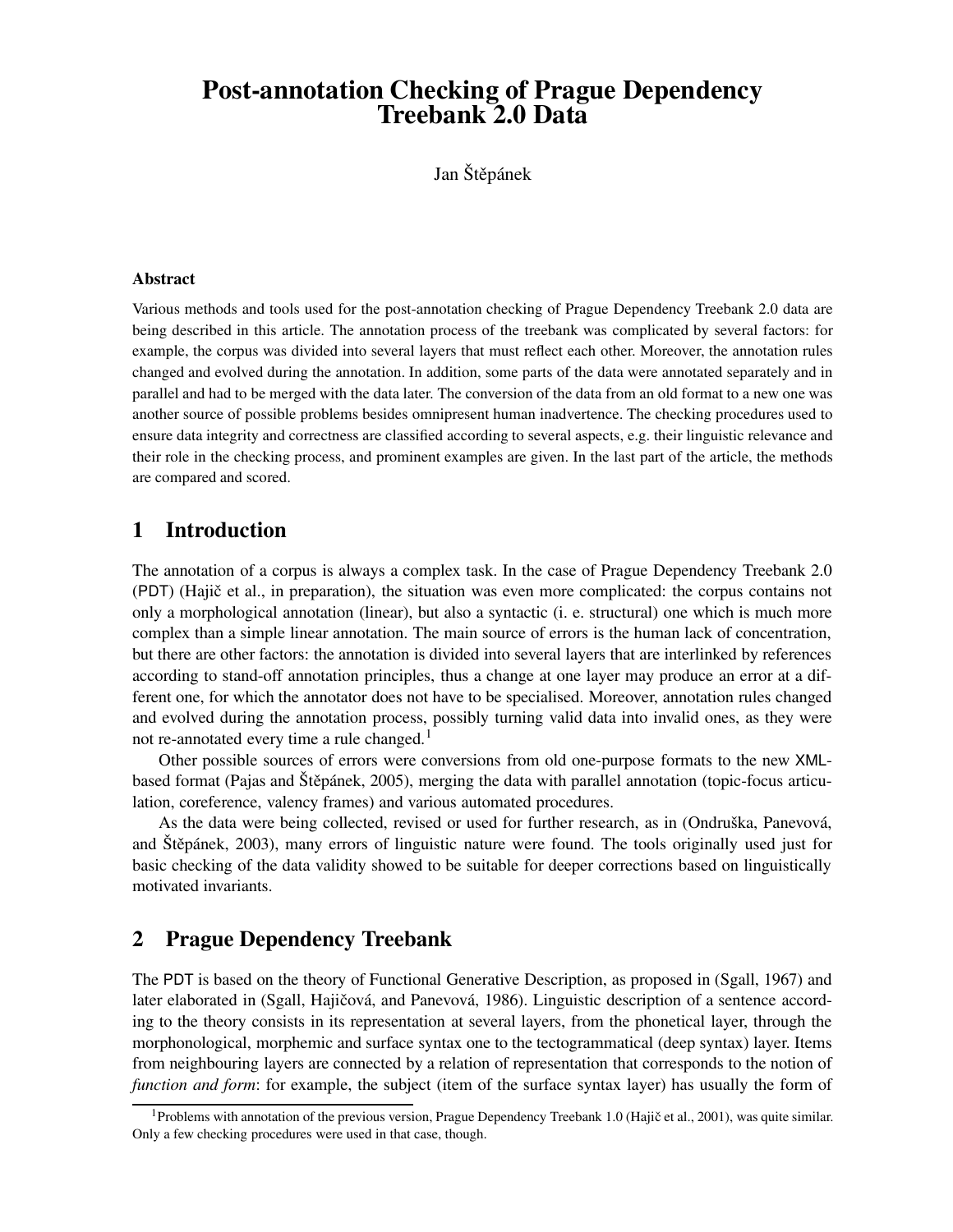the nominative case (morphematical), whilst the function of the nominative case is generally the subject. The syntax layers both use dependency structures (trees) to represent relation between words in a sentence.

PDT data are divided into four layers. The "lowest" layer (w) contains the original source text divided into documents and tokens. The "core" three layers, morphological (m), analytical (a) and tectogrammatical (t), contain human annotation. During the annotation process lasting from 1996 till now, the volume of the annotation has grown to 2 million words at the m-layer, of which 1.5 million were annotated at the a-layer as well. 0.8 million of them were annotated at the t-layer.

The m-layer (Zeman et al., 2005) segments text into sentences and assigns a *lemma* and *tag* to every token of the w-layer. Lemma corresponds to the noninflected basic form of a word and tag contains information about all the relevant morphological categories. On the m-layer, corrections of mistakes and typos from the w-layer were included (see Subsection 4.1).

The a-layer (Hajič, 1998) contains the surface syntactic structure. Every token of the m-layer corresponds to one node of a dependency tree (and vice versa, each node corresponds to one m-layer token). The type of a tree edge is indicated by the *analytical function* assigned to the dependent node (i.e. the one farther from the root).

The t-layer encompasses the deep syntactic structure and many additional features. Some nodes in dependency trees at the t-layer do not correspond to any surface tokens (they represent dropped subject or ellipsis), some tokens have no corresponding node in the t-tree (e.g. punctuation); sometimes, several surface tokens correspond to one t-node (e.g. a preposition and noun or a conjunction and verb and modal and auxiliary verbs). The situation in which one surface token corresponds to several t-nodes is also possible (e.g. word elided not to be repeated on the surface, as in *"Peter gave Mary a flower and* [gave] *John a book"*).<sup>2</sup> The type of a tree edge is indicated by the *functor* (and *subfunctor* in some cases).

The additional features include the following:

- *Grammatemes* are attached to some nodes at the t-layer, providing information not derivable from the structure (e.g. modality and tense for verbs).
- Every node representing a verb (and some nodes representing adjectives or nouns) is assigned a *valency frame*.
- Each node is assigned one of the three values assigned on the basis of contextual boundedness or *topic–focus articulation*: a node can be contextually bound, contrastively contextually bound, or contextually non-bound. In addition, the nodes in the topic part of the sentence are ordered according to the assumed communicative dynamism.
- At the current phase of annotation, *coreference* relations between nodes of certain category types are captured, distinguishing also the type of the relation (textual, grammatical, or the "second dependency" of complement).

Several more features are mentioned in Subsection 4.4.

## **3 Tools**

The main tool used for the PDT data processing was Tree Editor TrEd (Hajič, Vidová-Hladká, and Pajas, 2001). TrEd is written in the scripting language Perl and has several advantages to other and previously used tools:

<sup>2</sup>Even the *m* : *n* correspondence is possible, e.g. if a word with a preposition was elided (*"he agreed with the extension of the territory over the Western part and later* [he agreed **with the extension**] *over the Southern one"*).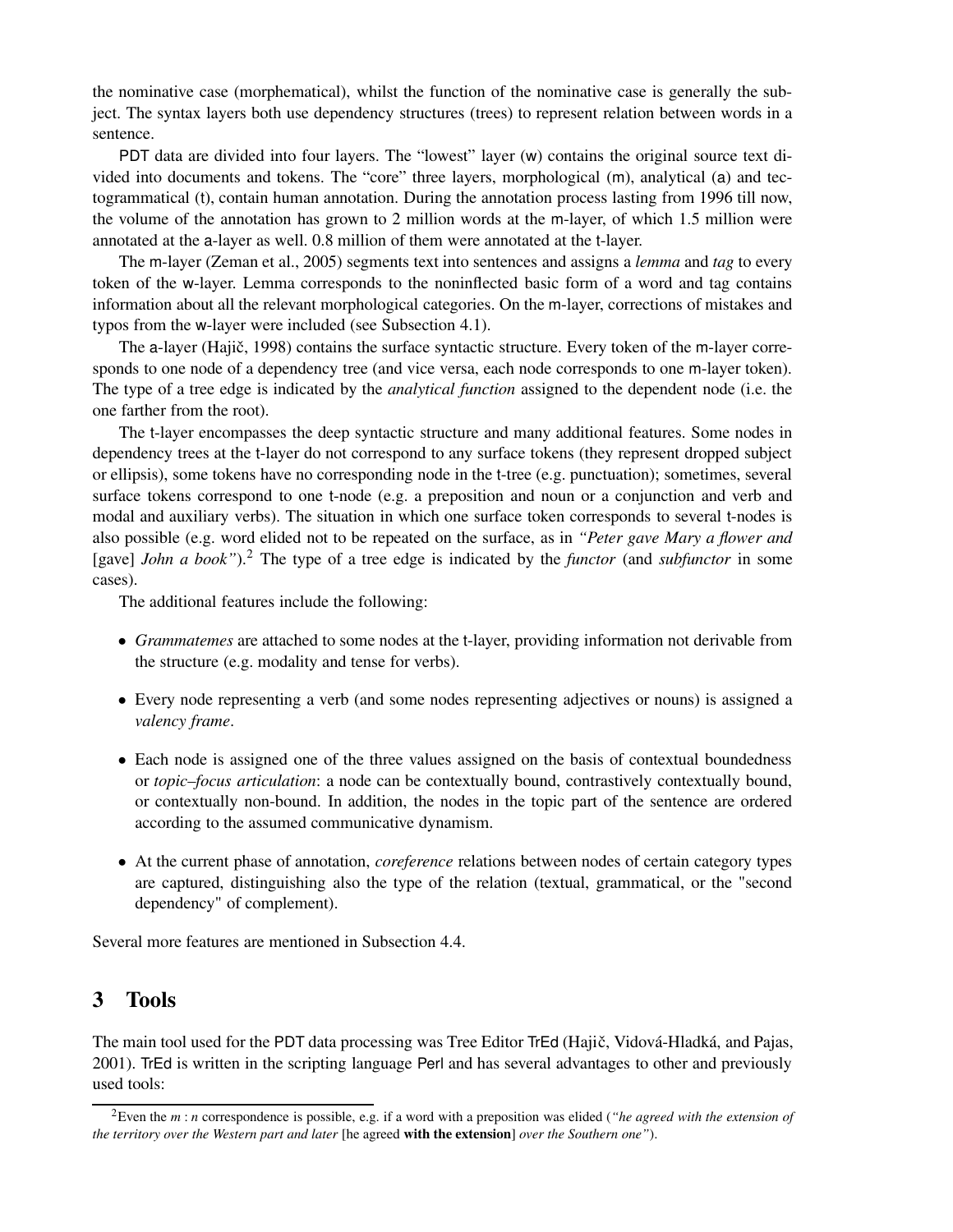- Since it is written in Perl, TrEd can be run under diverse operating systems (MS Windows, Linux etc.).
- Perl is an interpreted language. Therefore, Perl itself can be used to write "macros" pieces of code that use the libraries for data processing that can be run from within the editor.
- TrEd is open-source and well documented, which means good accessibility and flexibility.

Besides the tree editor, there exists a "console" version of the data processor, called btred. It can search and/or change the data with all the benefits of TrEd, but without calling the graphical user interface. However, the corpus is too large to be processed by it, one file by one: it takes hours to traverse all the files, which makes debugging almost impossible. For that purpose, the distributed version ntred was developed and became the main tool for the post-annotation checking.

Many minor tools were used in the checking process as well, mainly scripts in Perl and bash.

## **4 Classification of Checking Procedures**

The checking procedures (CP's) can be classified according to several aspects:

- 1. **Origin of the procedure.** Most of the checking procedures were inspired by the annotation guidelines. Some arose at a randomly found annotation error to detect whether the error occurred more than once. Many were inspired by classifying the output of the procedure that was searching for identical surface strings with differing annotations.
- 2. **Purpose of the procedure.** The procedures were divided into four sets.
	- The first set, called "find", contained 469 procedures that just searched for suspicious data, i. e. positions with probable occurrences of sought errors. The output of such a procedure was processed either by a procedure from the second set, if it was possible to handle the problem without human assistance, or by a human annotator.
	- The second set, called "fix", comprehended 135 procedures that were able to change the data and repair errors.
	- The third set, called "check", contained 196 procedures similar to those in the find set, but they included lists of exceptions for rare cases where the supposed invariant did not hold. All procedures from the check set were expected to report no errors on the whole data.
	- The last set, called "misc", contained a variety of procedures that behaved in a different way than those in the first three sets.
- 3. **Layer of the data concerned.** The w-layer contains just the original source text and hence needed almost no CP's. Remaining three layers contain human annotation and were subject to CP's. An additional group of CP's dealt with the data format and other low-level features of the treebank data that could be possibly broken.<sup>3</sup>

In Subsections 4.1, 4.2, 4.3, and 4.4, examples of checked invariants are given, assorted by the layer they were expected to correct.

## **4.1 Low-Level Checking Procedures**

Low-level CP's have no linguistic relevance; they concern the data format, annotation scheme, or data representation. They condition any other, more sophisticated queries, and for that they had the highest priority.

<sup>&</sup>lt;sup>3</sup>Some of the CP's concerned more than one layer, of course. They have been classified according to the most suitable group.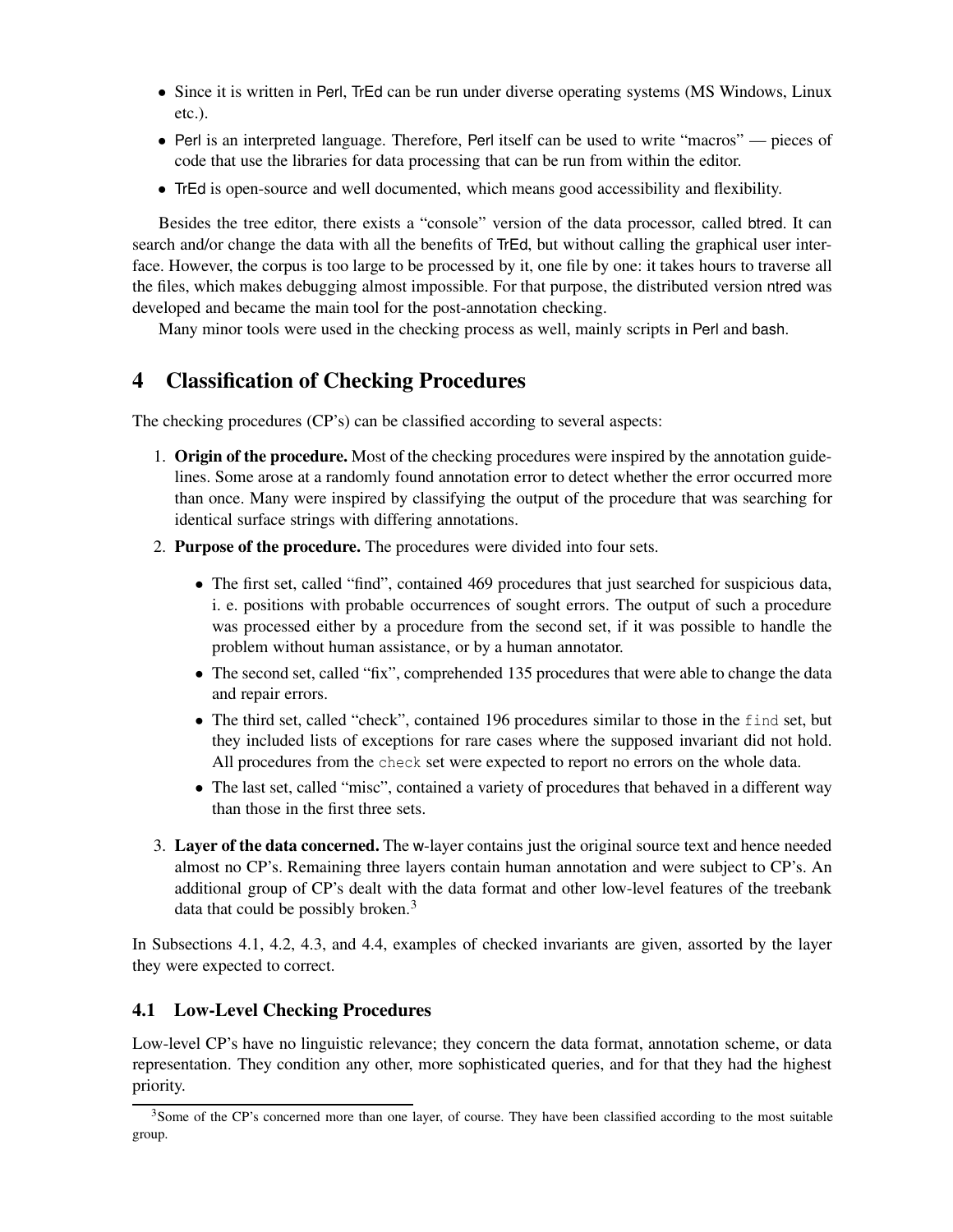**Number of files:** Number of files had to be the same all the time. Lower number typically indicated an accidentally deleted file.

**File format:** All the files had to be loadable by btred. This procedure was used to detect corrupted files.

**Attribute values:** Some of the attributes have only limited sets of possible values. For some attributes, the sets changed during the annotation as some new values were added or some values were merged.

**Uniqueness of identifiers:** Identifiers had to be unique over the whole data. This procedure was complicated by the cluster architecture of ntred, because even if the identifiers had been unique at each server, there could have still been duplicities among different servers.

**Reference validity:** All the references were expressed as links to identifiers. This procedure verified that all referenced units really existed. As in the previous case, the cluster architecture made the procedure harder.

**Linguistic and technical root:** On the a-layer and t-layer, each sentence was represented by a dependency tree. The tree has a "technical" root that does not correspond to any sentence member but rather contains information about the sentence itself. The root must be the first node in the node ordering otherwise the tree is suspect to be corrupted.

On the t-layer, the only child of a technical root has to be a "linguistic" root corresponding to the main word (most often the predicate) of the sentence. More children originated either in annotation error or in wrong sentence segmentation (see below).

**Hidden added nodes:** "Added" nodes were created by the annotators on the t-layer, typically for omitted valency participants or ellipsis. "Hidden" nodes, on the other hand, corresponded to surface auxiliary words that were not represented as nodes on the t-layer. While hiding a node, all its children were hidden, too. That way added nodes might get accidentally hidden.

**Inter-layer linking:** There were 35 procedures in the find set dealing with inter-layer links. For illustration, note that in the t-representation of the sentence *"They know that she had to go home"*, there is only one node *"go"* corresponding to all the a-nodes *"that", "had", "to"*, and *"go"*. Not only modal verbs and conjunctions were handled this way, but also prepositions and other auxiliary words.

In the released data there exists no a-node with no link from the t-layer (with some exceptions as punctuation etc.).

Some errors in the inter-layer linking were caused by the "copying" process on the t-layer: if a word was missing in the sentence, but it was expressed in the previous context, the annotator could "copy" the node so it was no longer missing (cf. *"Peter bought flowers and Andrew cakes."* — the node for *"buy"* would be copied). Not all the links to lower layers from the original node should be preserved at the copied node, though. For example, in sentences *"A reader might think that we are not talking about a serious problem. About a problem that concerns everyone."*, the word *"talking"* is copied to the second sentence, but without the auxiliary conjunction *"that"*.

**Wrong sentence segmentation:** The source text was segmented by a program that might make some errors. Several heuristics were used to determine such cases: a preposition without a word in the corresponding case, a sentence ending with a comma or other non-typical character, or a sentence starting with a lowercase letter.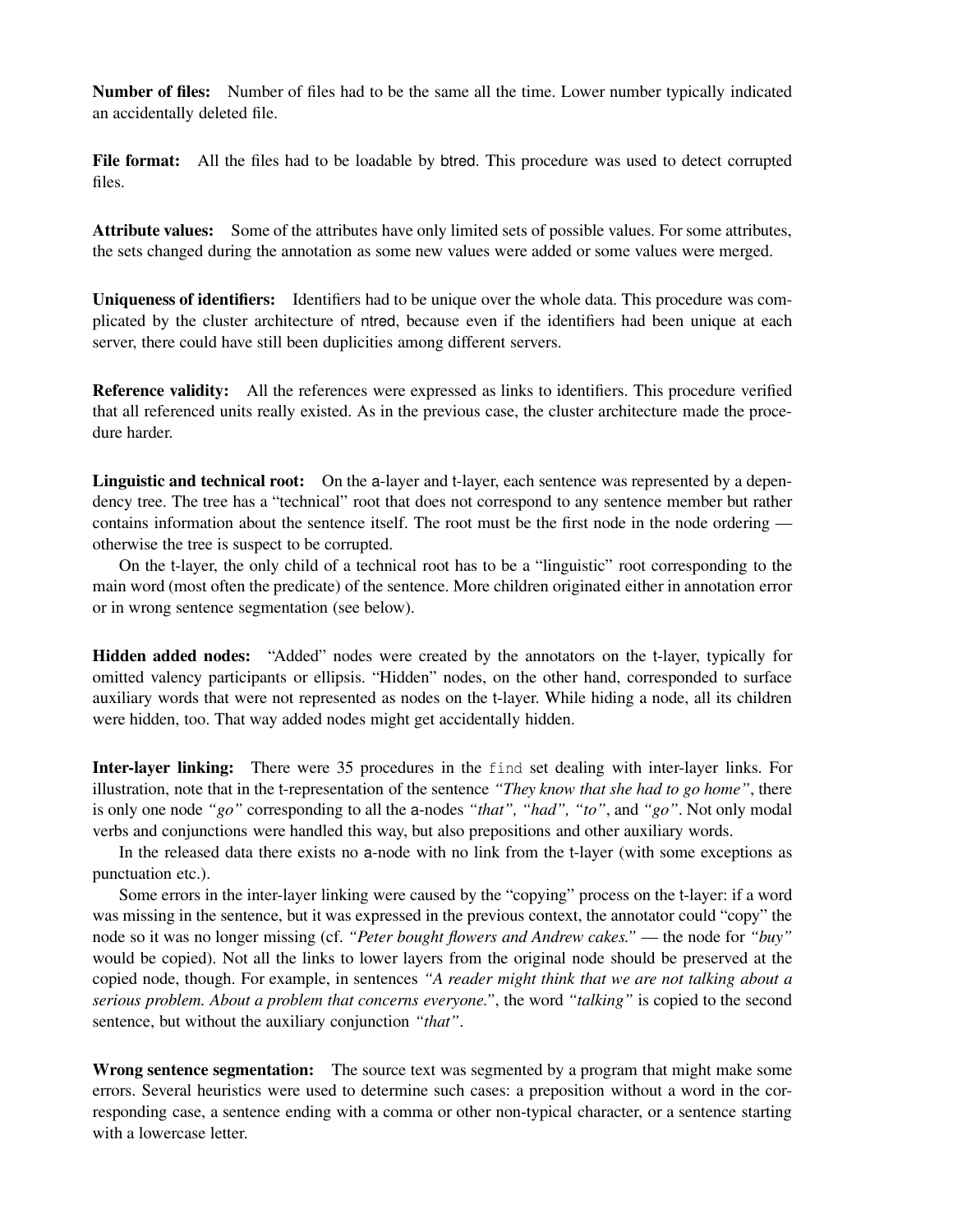Repairing such errors was very complicated, since in many cases it was not possible to simply split or join the sentences somewhere: continuous segment at the a-layer does not always correspond to a continuous segment at the t-layer and vice versa. Some nodes had to be moved from one sentence to another separately and the sentence had to be re-annotated at both the layers.

**Word segmentation:** Problems of word segmentation were similar to the problems of sentence segmentation. For example, a number representing date (*"6. 11."*) could be tokenised as a number with decimal point (*"6.11"*) followed by a dot. Therefore, all numbers with a decimal point that could be transformed to dates had to be checked manually.

**Reason of form change:** All the original forms of words are kept at the w-layer. In case of a misspelled word or normalisation of a numeral, the changed or normalised form was recorded into the m-layer together with the reason of the change. Sometimes, no reason was given, but the form had been changed.

### **4.2 Morphological Checking Procedures**

**Imperatives and vocatives:** Most word forms interpretable as imperatives or vocatives were annotated misleadingly with that interpretation.

**Local case without a preposition:** In Czech, every word in local case must have a preposition. This CP could take advantage of both the a-layer and t-layer.

**Negation:** Capturing of negation was not coherent on the m-layer, which later caused problems at the t-layer where negation had to be represented as a separate node.

**Agreement of adjectival attribute:** Attribute in adjective has to agree in case, gender and number with its parent. The a-layer could be used to find attributes.

**Rule based error detection:** All the data were tested by the rule based disambiguation program (Kvetoň, 2006). Marked errors were corrected manually.

### **4.3 Analytical Checking Procedures**



Figure 1: Coordination construction scheme.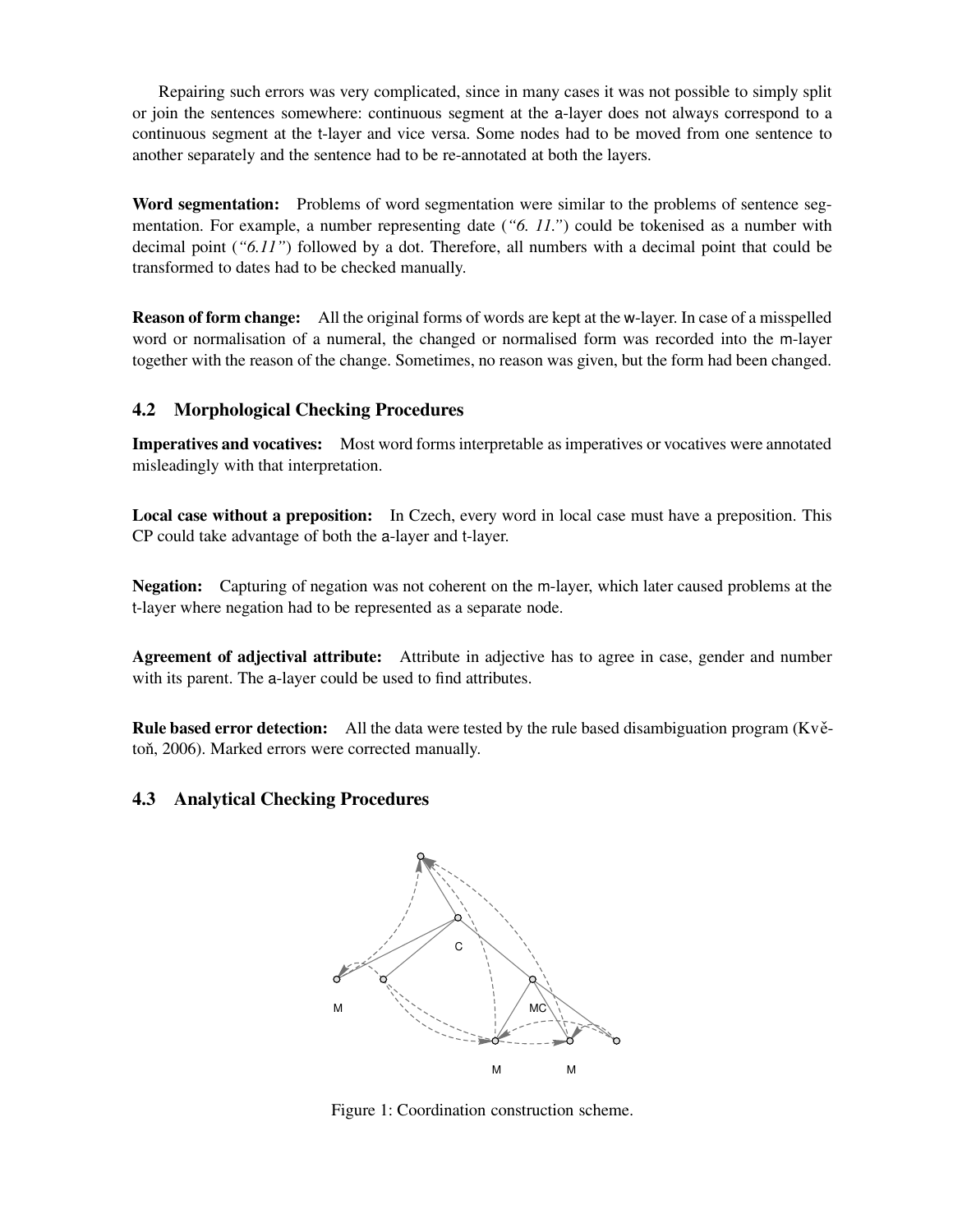**Coordination:** Coordination and apposition (and mathematical operations on the t-layer) were annotated in a special way: the coordinating conjunction is captured as a child of the node on which all the coordinated words depend. The words become children of the conjunction node with a special attribute is\_member, while common dependent nodes are captured as children of the conjunction without the member attribute (see Figure 1: C denotes conjunctions, M denotes the member attribute, dashed arrows represent the actual dependency relations).

Special functions to find parents and children in coordinated constructions were provided, but they worked well only if there were no errors in the annotations of the constructions.

**Parent of an attribute:** An attribute can have only a limited set of parents: nouns, some pronouns and numerals. Many exceptions exist to this rule, though, as almost any word can function as a name (e. g. *"the new Wash and Go"*).

**Periods and abbreviations:** Periods after abbreviations had to be annotated in a different way than those at the end of a sentence. Errors often implied wrong sentence segmentation (see above).

**Prepositions and conjunctions:** Prepositions and conjunctions can be detected either by their morphological tag, or by their analytical function. If these two indicators do not agree, there is probably an error.

#### **4.4 Tectogrammatical Checking Procedures**

**Complement:** Complement depends on two words: on a verb and its child (subject or object). Since the annotation scheme of PDT does not allow for "double dependencies", there were special rules how to deal with complements: on the a-layer, the parent of a complement should be the actant of the verb, if it exists. The analytical function of the complement in such a case is Atv. If the actant is not present, the parent of the complement should be the verb and the analytical function AtvV. The rules were different for the t-layer: the parent of a complement was always the verb and the relation to the actant was captured as a reference. However, the realisation had to be in accord: If the complement had the analytical function Atv, the reference should lead to the t-node corresponding to its analytical parent (see Figure 2). Otherwise, an added node should be the referent (see Figure 3).



Figure 2: Complement with the analytical function Atv: *"Zina by hrála bosa." (Zina would play barefoot.)*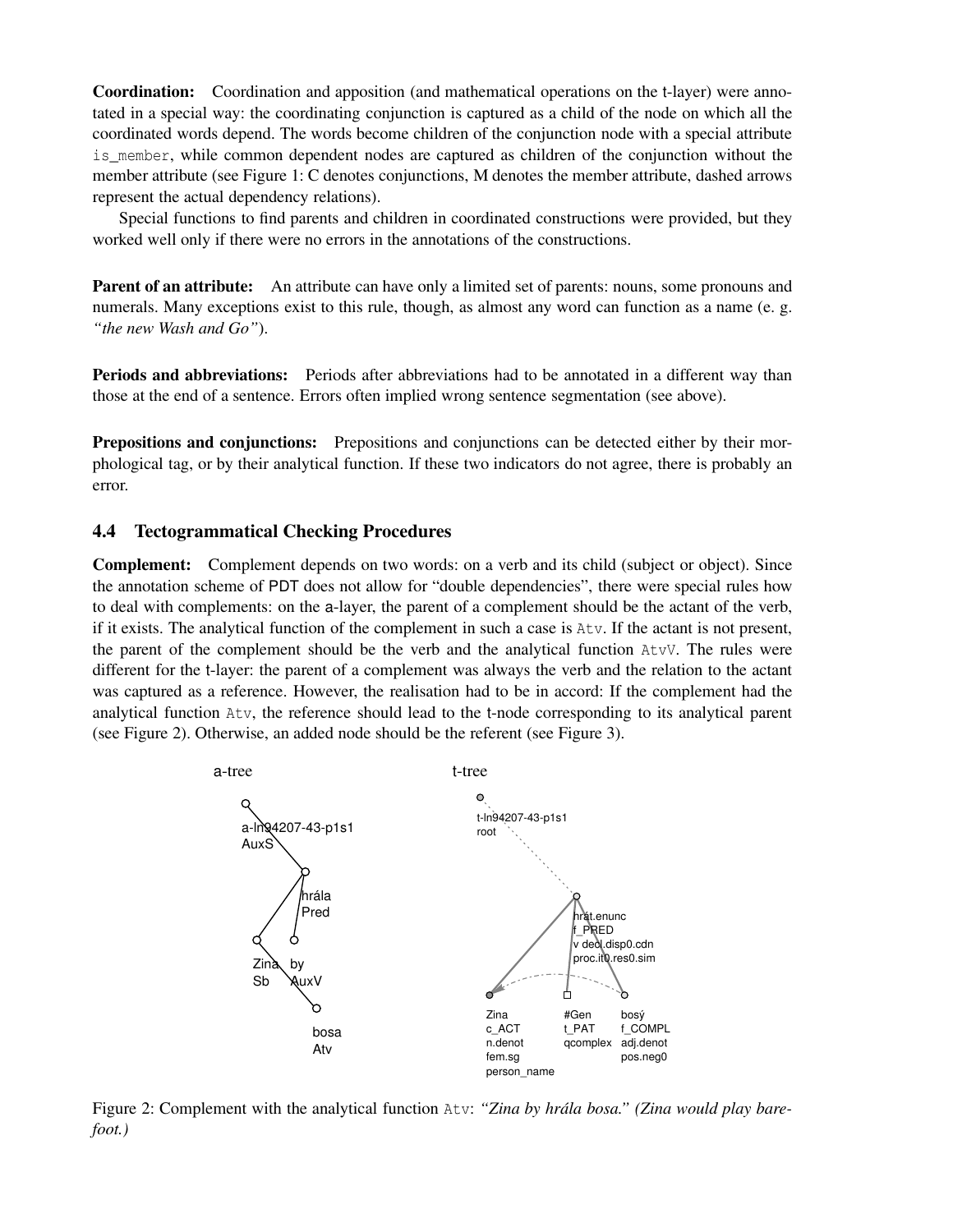

Figure 3: Complement with the analytical function AtvV: "Na trun nastoupil jako mladík." (He mounted *the throne as a youngster [On throne he-mounted as youngster].)*

**Lists of forms:** For almost every functor there exists a limited set of possible forms.<sup>4</sup> This CP listed all forms of all functors so that the rarely occurring forms for each functor could be checked by a human annotator.

**Comparison:** Annotation rules for structures expressing comparison were quite complicated (for example, the sentence "Envy of bureaucrats is stronger than intellect" is annotated as if it would have been created with ellipsis from "Envy of bureaucrats is stronger than the intellect is strong", see Figure 4). Annotators often erred in such cases: they did not add all the missing words or corrupted the links from them to the a-layer.

**New and cancelled functors:** During the annotation process, some of the functors were cancelled, because they were found too specific and indistinguishable from some others. Similarly, some others were added, because an old functor was found too broad and general.

**Coordination:** Problems with coordination were similar to those at the a-layer. The situation was a bit more complex because it was possible for nodes with different functors to be coordinated. Therefore, it was less easy to guess the mistakes.

**Parenthesis:** All the parenthetical nodes were marked by a special attribute. When adding a new node under a parenthetical one the annotators often forgot to mark the new node as parenthetical, too.

**Valency:** Valency frames were captured as links to a valency lexicon. The CP had to verify that all the valency slots are filled with nodes of the prescribed form.

**Reciprocity:** In Czech, reciprocity can be expressed by several means (reflexive pronoun, collective words, or adverbs similar to English "each other").

<sup>4</sup>By form we mean morphological categories *and* auxiliary words (prepositions and conjunctions).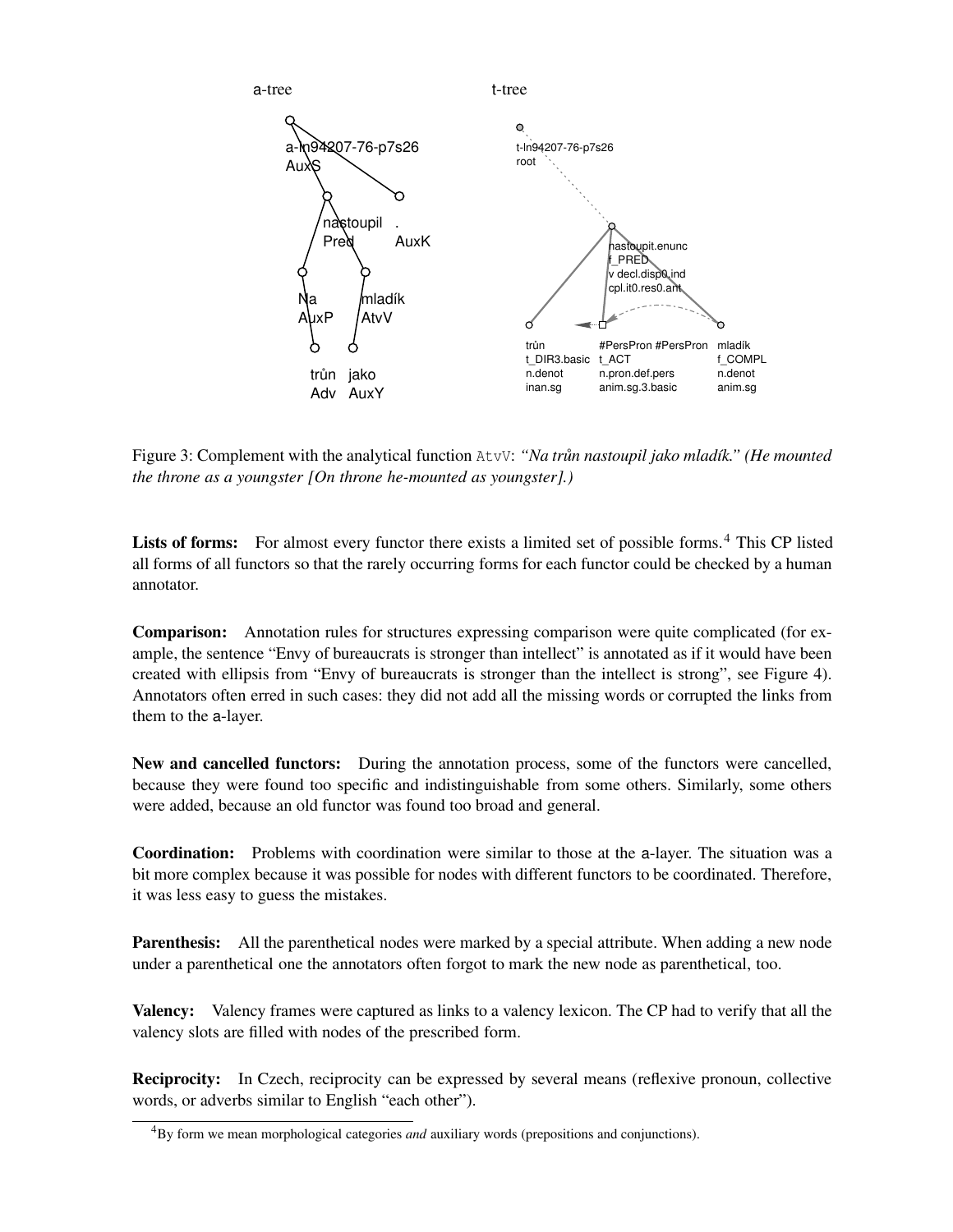

Figure 4: Comparison: *"Závist byrokratu˚ je silnejší ˇ než rozum" (Envy of-bureaucrats is stronger than intellect).*

**Coreference:** Coreference was represented by a link to the antecedent of a node. For some kinds of nodes, coreference was obligatory, which was consequently verified by the CP.

**Relative and content clauses:** Restrictive relative clauses starting with some pronouns can be distinguished from content clauses either by the functor of their head verb, or by the agreement between the pronoun and the parent of the sentence (restrictive) or by the agreement between the pronoun and its parent (content). These two aspects had to be in accord.

**Topic-focus articulation:** CP's for topic-focus articulation (TFA) (Sgall, Hajičová, and Panevová, 1986) made a special group of its own with almost thirty members. Due to the connection to deep word order, any change in the data that added new nodes or moved existing ones could damage the correctness of the TFA annotation.

CP's verified several invariants (every sentence must have a focus; topic is typically on the left side, while focus on the right and so on). Projectivity of trees was also checked by TFA related CP's because of its relation to deep word order.

Another area checked by TFA CP's were rhematisers – words that emphasise a part of a sentence and mark the focus or contrastive topic.

**Annotators' comments:** Annotators were allowed to write comments in a special attribute. Some of the comments had standard values and were amenable to be processed by a procedure, others had to be checked manually. All the comments had to be read and solved before the data were ready for release.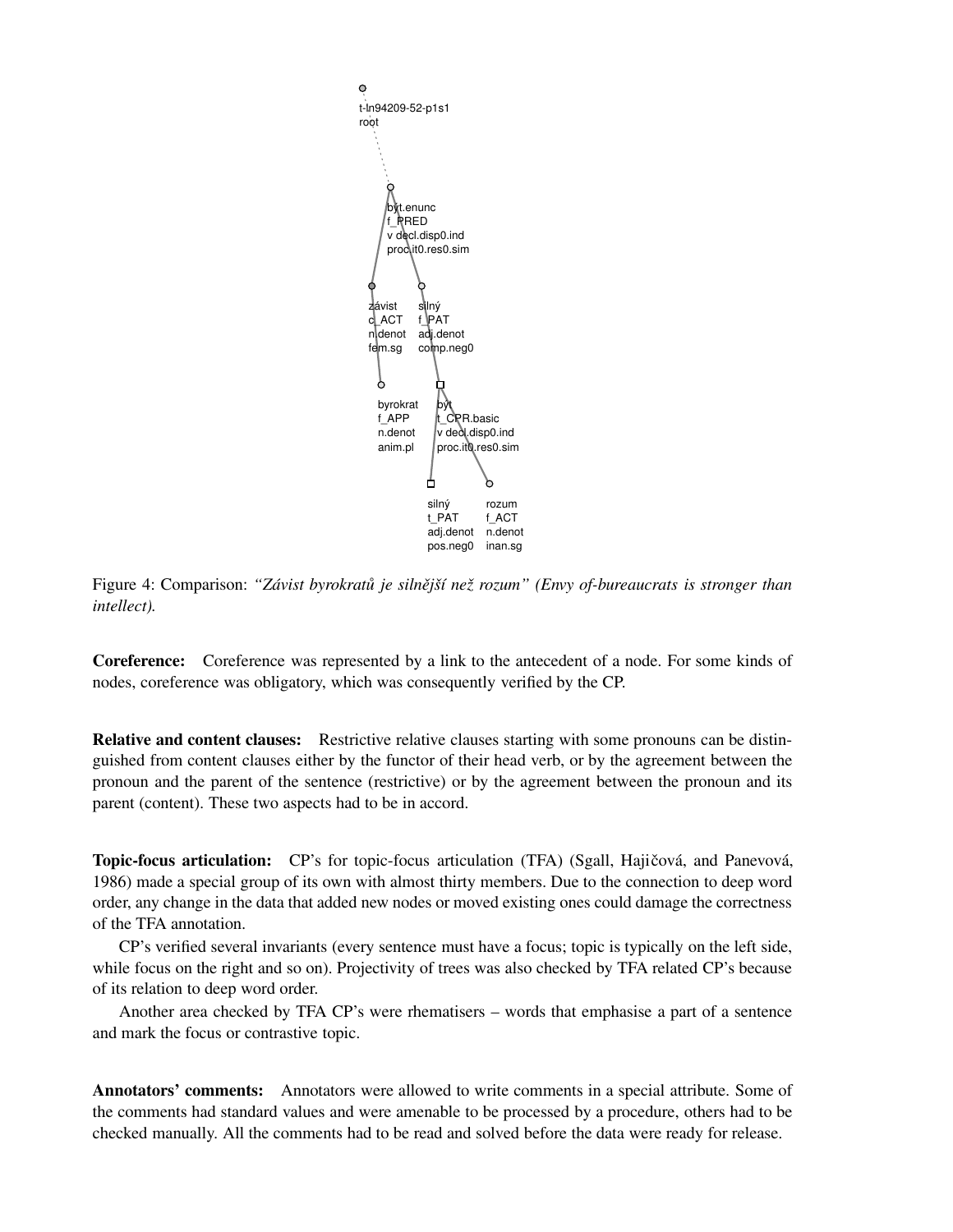**Grammatemes:** Grammatemes correspond to morphological categories, but express their "semantic" values (e. g. *"trousers"* is plural morphologically, but its grammateme of number may be singular). Grammatemes were annotated manually only partially, most of them were generated by a program. The program was able to indicate some errors of various kinds if it was not able to assign any grammateme.

**Names of people:** All personal names were marked by a special attribute. Morphological information as well as capitalisation were used in heuristics with manual corrections.

**Direct speech:** All heads of a direct speech were marked by a special attribute. This attribute was used by CP's for valency annotation, because some verbs allow participants only in direct speech.

## **5 Quantitative Analysis of the Changes at the Tectogrammatical Layer**

Some of the errors and changes in the data could have destructive character (e. g. deleting nodes). Therefore, older versions of the data were kept for later reconstruction. Only the tectogrammatical data were subject to this procedure because they changed most and most often.



Figure 5: Diagram for obtaining the number of changes.

A special tool was created to compare particular versions of the data, showing the progress of the post-annotation checking process. The principle is shown in Figure 5: first, the number of changes between neighbouring versions of the data was counted (shown as the diff arrow) for various categories of the annotation. Finally, the numbers of changes were summed for all the categories (sum arrow,  $k_i^{m,n}$ corresponds to the number of changes for the category *i* between versions *m* and *n*).

The resulting numbers had to be further corrected to give a realistic picture. Final numbers are presented in Table 1 (although the numbers are not rounded, they should not be taken as precise, because the influence of some factors was only estimated).

The = sign indicates that the value in the "all" column is the same as the value in the "relevant" column – i. e. all the nodes were relevant for the category. Numbers in parentheses are somehow "imprecise", because the total number of nodes was changing all the time and it is not clear how to count the percentage.

The @ sign means that the annotation of the category was merged to the data very lately, so the number of differences is close to the number of changes.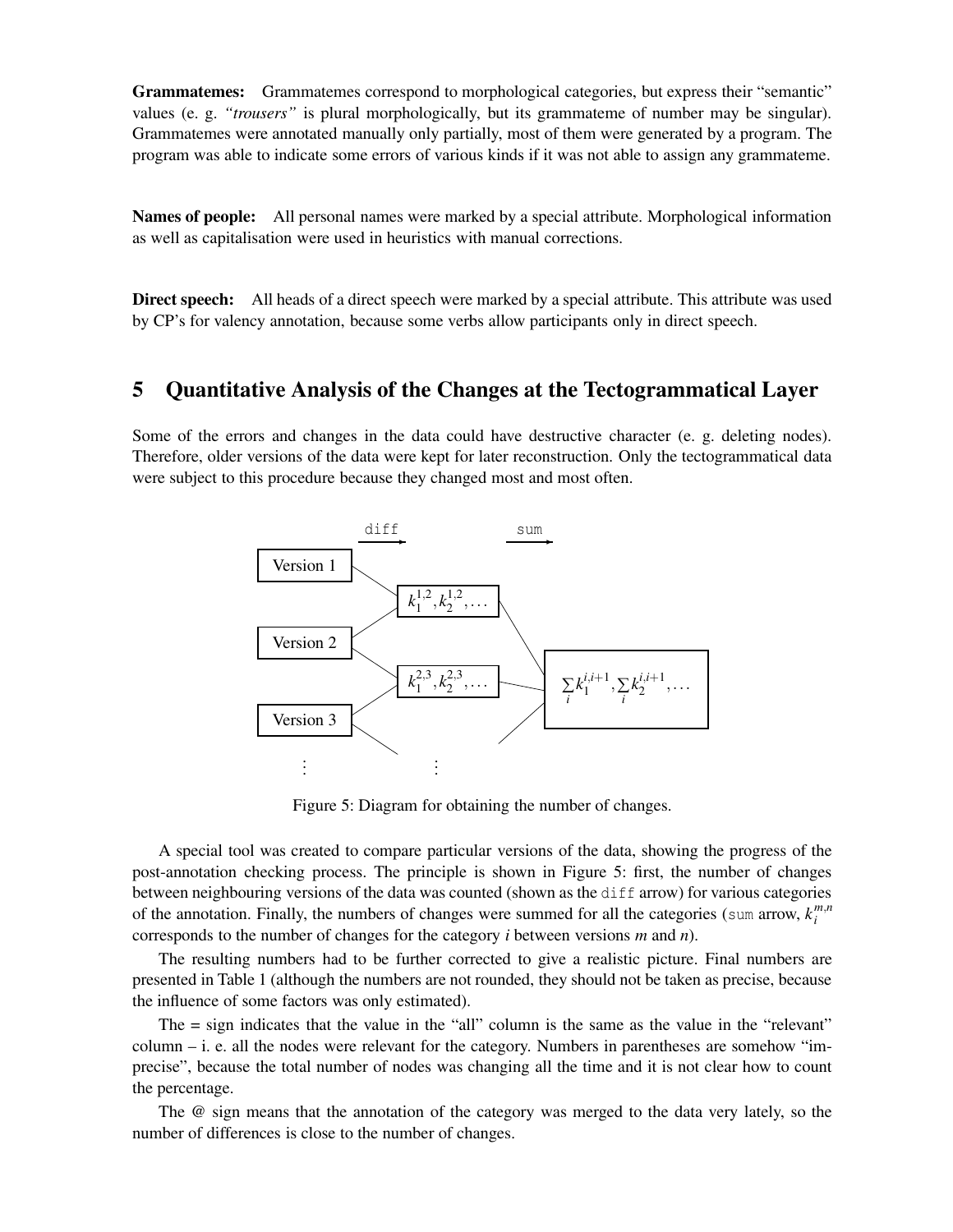| Category                        | Num. of changes | $%$ all | % relevant | Num. of differences |
|---------------------------------|-----------------|---------|------------|---------------------|
| New nodes                       | 20 222          | $=$     | (2,4)      | 17867               |
| Deleted nodes                   | 11 486          | $=$     | (1,4)      | 9 1 3 1             |
| Form                            | 2 2 8 1         | $=$     | 0,3        | 723                 |
| Reason of form change           | 8625            | $=$     | 1,0        | 6259                |
| m-lemma                         | 12 9 57         | $=$     | 1,5        | 8886                |
| Tag                             | 29 573          | $=$     | 4,0        | 22 796              |
| a-structure                     | 4973            | $=$     | 0,6        | 3 0 0 1             |
| Analytical function             | 4 4 5 3         | $=$     | 0,5        | 2873                |
| t-structure                     | 37 865          | 4,1     | 5,6        | 32 642              |
| Functor                         | 37 330          | 5,2     | 5,5        | 31 918              |
| t-lemma                         | 25 609          | $=$     | 3,8        | 22 08 5             |
| Hidden                          | 2884            | $=$     | 0,3        | 1 623               |
| Unhidden                        | 6 2 7 8         | $=$     | 0,7        | 4 0 48              |
| Coordination-like constructions | 11 330          | 1,2     | 42,5       | 5 6 2 6             |
| Links to a-layer                | 54 173          | 6,0     | 42,1       | 42 3 65             |
| Coreference – links             | 6 3 4 8         | 0,7     | 13,4       | $^{\copyright}$     |
| Coreference – type              | 5 4 4 0         | 0,6     | 11,5       | $^{\copyright}$     |
| Topic-focus articulation        | 27 249          | 3,0     | 6,3        | $^{\copyright}$     |
| Deep word order                 | 51 383          | $=$     | 5,6        | $^{\copyright}$     |

Table 1: Number of changes.

The last column corresponds to  $k_i^{1,25}$ , since there were 25 versions of the data.<sup>5</sup> The number of differences is always smaller than the number of changes: for some nodes, a category could change several times. The subtraction does not represent redundant work, though — it rather indicates that some parts of the data were really problematic and changed several times.

It is interesting (but not surprising) that numbers inside "super-categories", indicated by horizontal lines, are similar, while numbers from different super-categories vary. The only exception is m-tag: the reason lies in its information value, because the tag contains information about several morphological categories (gender, number, tense etc.).

## **6 Conclusion**

The total number of changes is 361,136 (some lines in Table 1 are missing). If each node had been touched only once, the post-annotation process would have changed 43 % of the nodes. This number shows that the checking procedures did have their reason – not only they corrected annotation errors, but they also helped to keep the data in accordance with changing rules and to pick the preferred annotation in ambiguous cases.

In case of such a large and complex project as syntactically annotated corpus, choosing the abstract annotation scheme and data model is very important. Annotated phenomena should be captured not only in a way that describes all the aspects in a straightforward way and minimises the data volume, but also in a way that is easily understood by the annotators. The annotation tools should be able to validate the data to some extent to prevent the simple mistakes.

Iterative running of a set of checking procedures seems to be a good tool not only to guarantee the data validity and integrity, but also a good tool to measure the import of the procedures and the evolve-

<sup>&</sup>lt;sup>5</sup>For some categories, the first version of the data could not be used, because the annotation was merged to the data in a later version.